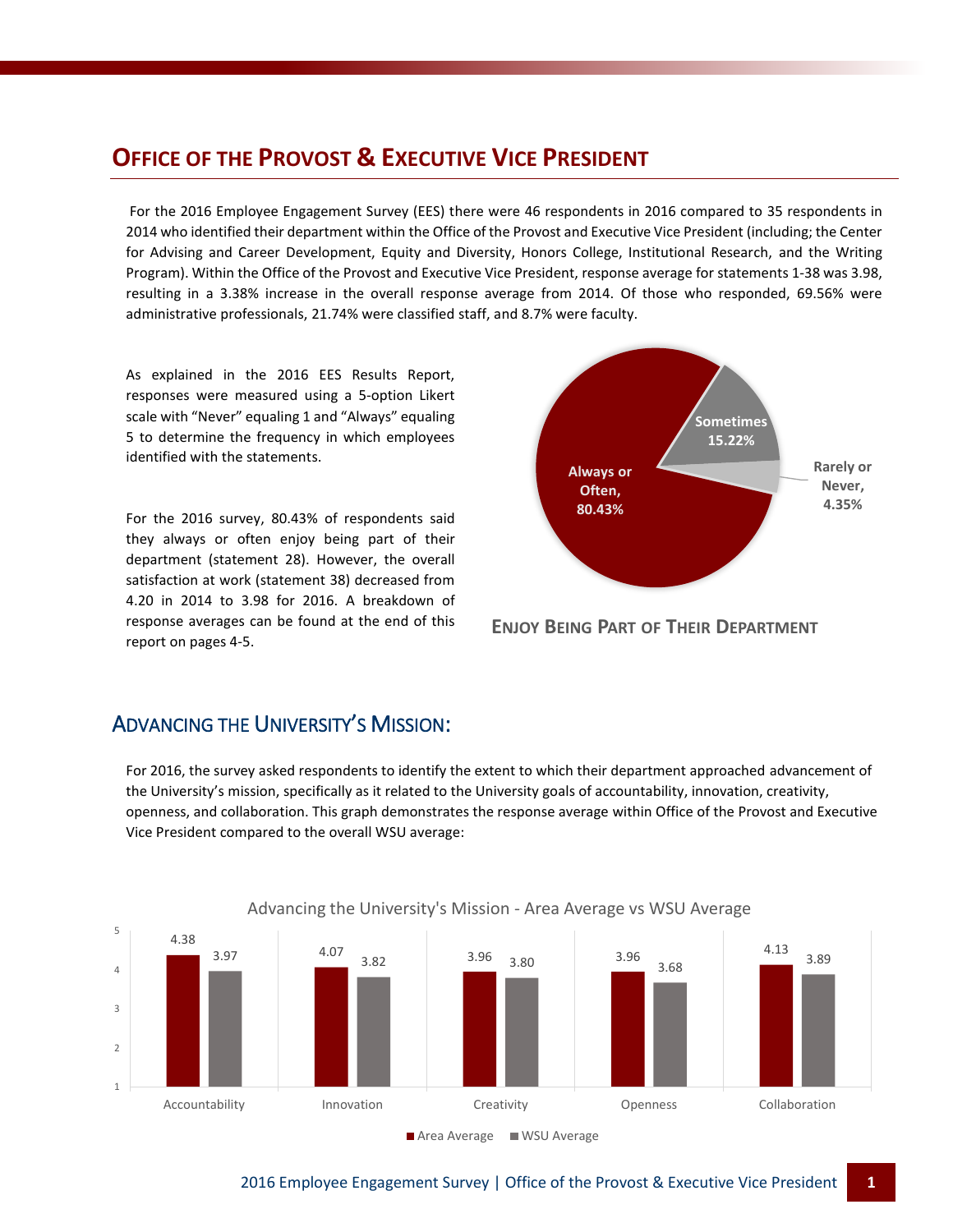#### HIGHEST 2016 AREA RESPONSE AVERAGE:

| <b>Statements</b>                                           | Area<br>Average<br>2014 | Area<br>Average<br>2016           | 2016<br><b>WSU</b><br>Average |  |  |  |
|-------------------------------------------------------------|-------------------------|-----------------------------------|-------------------------------|--|--|--|
| My supervisor treats me with dignity and respect. **        | ۰                       | 4.54                              | 4.29                          |  |  |  |
| I have positive interactions with my co-workers. **         | ۰                       | 4.30                              | 4.19                          |  |  |  |
| I have the technology I need to do my job efficiently.      | 4.42                    | 4.26                              | 4.09                          |  |  |  |
| Those around me are committed to doing quality work.        | 4.46                    | 4.26                              | 4.10                          |  |  |  |
| My department demonstrates support for a diverse workforce. | 4.16                    | 4.26                              | 4.08                          |  |  |  |
|                                                             |                         | *Updated for 2016; **New for 2016 |                               |  |  |  |

#### LOWEST 2016 AREA RESPONSE AVERAGE:

| <b>Statements</b>                                                            | Area<br>Average<br>2014  | Area<br>Average<br>2016           | 2016<br><b>WSU</b><br>Average |  |  |  |
|------------------------------------------------------------------------------|--------------------------|-----------------------------------|-------------------------------|--|--|--|
| I feel appropriately compensated for my level of position. **                | $\overline{\phantom{a}}$ | 3.35                              | 3.17                          |  |  |  |
| I receive clear information about changes being made within WSU.             | 3.15                     | 3.38                              | 3.33                          |  |  |  |
| My supervisor gives me ongoing feedback to help me improve my performance.*  | 3.08                     | 3.48                              | 3.45                          |  |  |  |
| I receive clear information about changes being made within my college/area. | 2.88                     | 3.53                              | 3.29                          |  |  |  |
|                                                                              |                          | *Updated for 2016; **New for 2016 |                               |  |  |  |

# SIGNIFICANT AREA RESPONSE CHANGE (HIGHEST/LOWEST RESPONSE CHANGES):

| <b>Statements</b>                                                           | Area<br>Average<br>2014           | Area<br>Average<br>2016 | Change  |  |  |
|-----------------------------------------------------------------------------|-----------------------------------|-------------------------|---------|--|--|
| receive clear information about changes being made within my college/area.  | 2.88                              | 3.53                    | $+0.65$ |  |  |
| I know how my department measures success.                                  | 3.23                              | 3.67                    | $+0.44$ |  |  |
| My supervisor gives me ongoing feedback to help me improve my performance.* | 3.08                              | 3.48                    | $+0.40$ |  |  |
| I feel encouraged to have a good balance between work and personal life.    | 3.58                              | 3.98                    | $+0.40$ |  |  |
| Those around me are committed to doing quality work.                        | 4.46                              | 4.26                    | $-0.20$ |  |  |
| I have the resources and training to do my job effectively.*                | 4.31                              | 4.11                    | $-0.20$ |  |  |
| Overall, I am satisfied at work.                                            | 4.20                              | 3.98                    | $-0.22$ |  |  |
| I know how my work contributes to the success of my department.             | 4.31                              | 4.04                    | $-0.27$ |  |  |
|                                                                             | *Updated for 2016; **New for 2016 |                         |         |  |  |

#### UNIVERSITY RESOURCES:

Based on feedback, the 2016 survey added additional statements regarding workplace concerns and employee awareness of WSU resources, specifically those resources related to Workplace Violence, Bullying, State Ethics, Discrimination, Sexual Harassment and Sexual Misconduct. This graph demonstrates the percentage of employees who identified awareness of the following University policies within Office of the Provost and Executive Vice President:

| <b>Policy Prohibiting Discrimination, Sexual Harassment, and Sexual Misconduct</b> |        |        | 93.48% |  |
|------------------------------------------------------------------------------------|--------|--------|--------|--|
| <b>Workplace Violence</b>                                                          |        |        | 86.96% |  |
| Washington State University Ethics, Conflict of Interest, and Technology Transfer  |        | 78.26% |        |  |
| <b>Bullying Prevention and Reporting</b>                                           | 73.91% |        |        |  |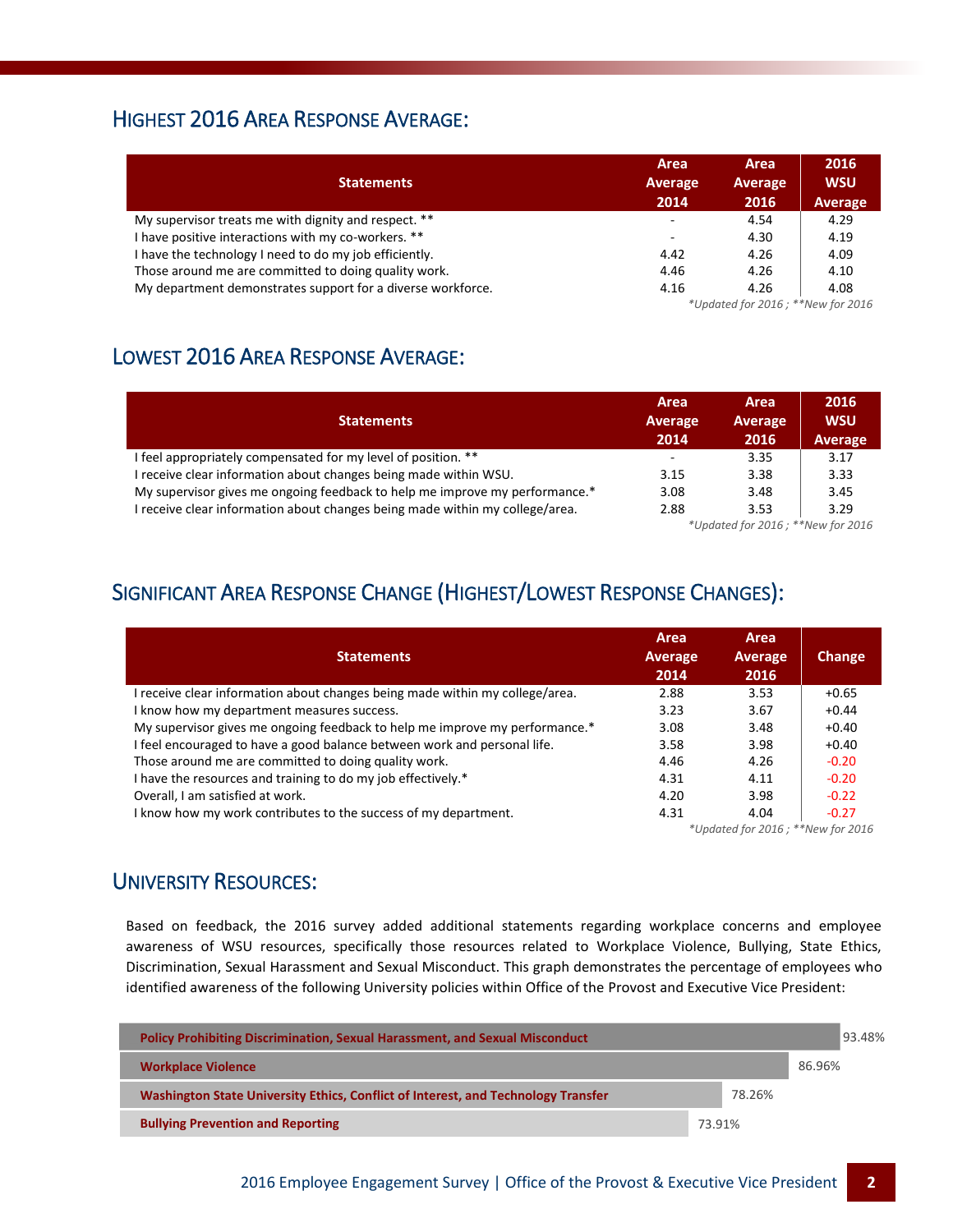#### EMPLOYEE FEEDBACK:

At the end of the survey, employees were given the opportunity to provide feedback regarding subjects not addressed in the survey. The following feedback, specifically related to employee perceptions of the workplace, was provided by respondents who identified themselves within Office of the Provost and Executive Vice President:

- Loves the job and coming to work each day
- A "climate" survey would be better than and "engagement" survey
- Add questions on topics such as workload, burnout, job stress, training, organizational change, trust in administration, work and family conflicts, and job security
- Create focus groups with staff and faculty to review this survey
- Would like online degrees as part of employee benefits
- Confidentiality concerns on survey
- Concerns with accurate position descriptions
- Concerns of salary and benefit gap between classified staff and administrative professionals
- Concerns of advancement and salary increases for classified staff
- Recreation center rates are too high
- Supervisor/Leadership training is needed
- Negative workplace environment
- Decreased collaboration due to segregated departments on the Pullman campus

#### ACTION ITEMS:

In reviewing the lowest area response averages and the statements with negative change from 2014 to 2016 in Office of the Provost and Executive Vice President, initiatives to improve employee engagement and perceptions of the workplace may include, but are not limited to:

- Identify positions with inappropriate compensation
- Improve communication efforts regarding changes at the area and university levels
- Continue to provide employees with on-going feedback and recognition
- Evaluate employee resources and encourage training efforts
- Improve communication regarding the WSU policies 'WSU ethics, conflict of interest and technology transfer' and 'bullying prevention and reporting', and provide employees with resources as appropriate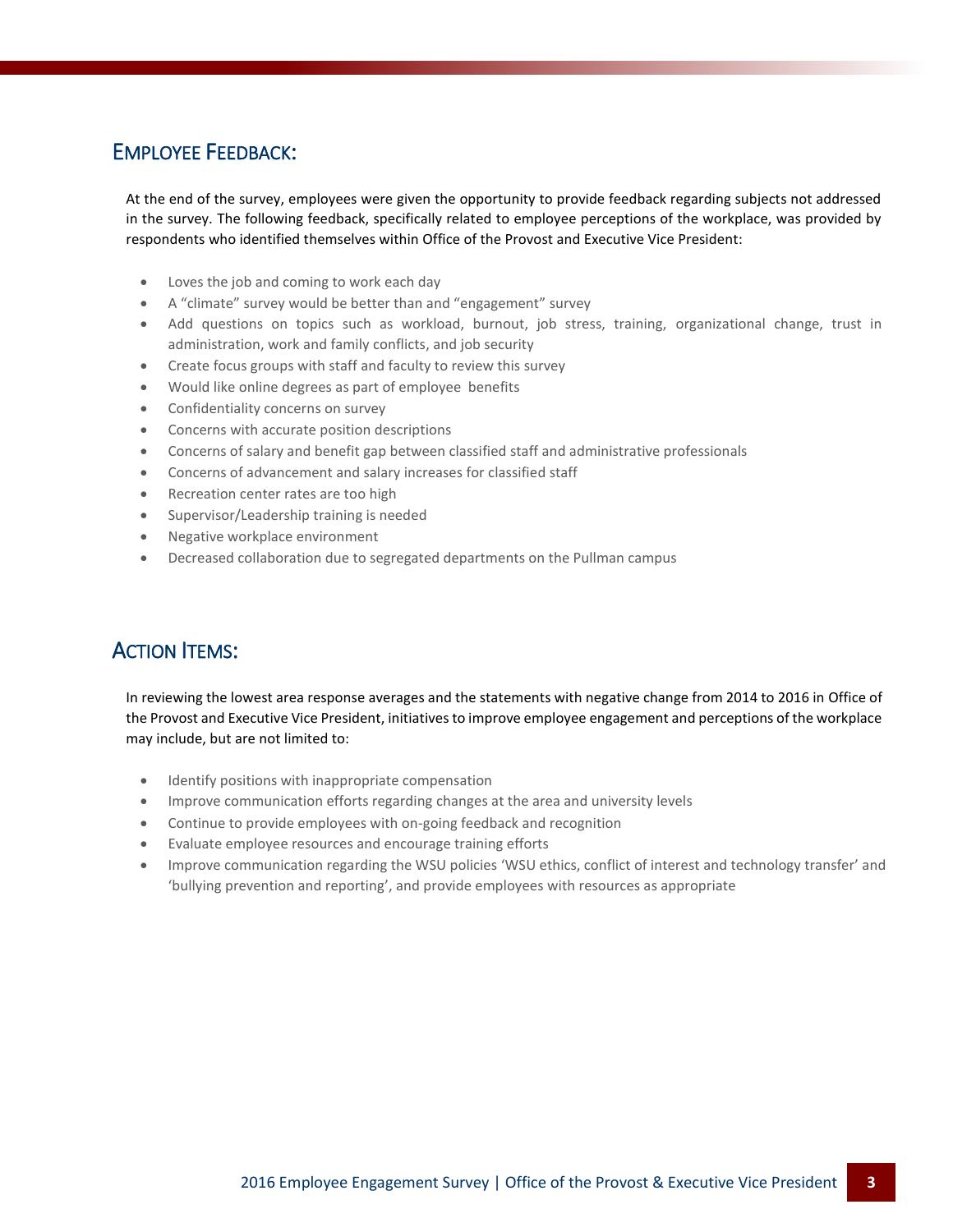## RESPONSE AVERAGE BREAKDOWN:

|                |                                                                                                         | <b>Area Average</b>      |      | <b>WSU Average</b>           |      |
|----------------|---------------------------------------------------------------------------------------------------------|--------------------------|------|------------------------------|------|
|                |                                                                                                         | 2014                     | 2016 | 2014                         | 2016 |
|                | # of Respondents                                                                                        | 35                       | 46   | 1891                         | 1958 |
|                | <b>Overall Average</b>                                                                                  | 3.85                     | 3.98 | 3.72                         | 3.81 |
|                | SECTION 1: Do employees feel they have what is needed to do their job?                                  |                          |      |                              |      |
| 1              | I know what is expected of me at work.                                                                  | 4.42                     | 4.24 | 4.38                         | 4.37 |
| $\overline{2}$ | I receive the information I need to perform my job.                                                     | 4.08                     | 4.09 | 4.06                         | 4.03 |
| 3              | I have the resources and training to do my job effectively.*                                            | 4.31                     | 4.11 | 3.99                         | 4.00 |
| 4              | I have the technology I need to do my job efficiently.                                                  | 4.42                     | 4.26 | 4.15                         | 4.09 |
|                | SECTION 2: Do employees feel they are valued?                                                           |                          |      |                              |      |
| 5              | I am recognized for doing a good job.                                                                   | 3.50                     | 3.63 | 3.41                         | 3.50 |
| 6              | My supervisor values me and the work I do.                                                              | 3.96                     | 4.04 | 3.84                         | 3.93 |
| 7              | I feel encouraged to have a good balance between work and personal life.                                | 3.58                     | 3.98 | 3.41                         | 3.63 |
| 8              | I feel appropriately compensated for my level of position. **                                           | $\overline{\phantom{a}}$ | 3.35 | $\overline{\phantom{a}}$     | 3.17 |
|                | SECTION 3: Do employees feel they provide individual contributions?                                     |                          |      |                              |      |
| 9              | I am encouraged to develop myself professionally.                                                       | 3.65                     | 3.78 | 3.44                         | 3.59 |
| 10             | I am encouraged to provide input on decisions impacting my work.                                        | 3.50                     | 3.67 | 3.54                         | 3.64 |
| 11             | I am encouraged to come up with better ways of doing things.                                            | 3.62                     | 3.91 | 3.56                         | 3.72 |
| 12             | I am given opportunities to be innovative or creative. **                                               | $\overline{\phantom{a}}$ | 3.84 | $\overline{\phantom{a}}$     | 3.69 |
| 13             | I am given opportunities to be collaborative. **                                                        | $\overline{\phantom{a}}$ | 3.96 | $\overline{\phantom{a}}$     | 3.78 |
|                | SECTION 4: Do employees feel connected to their co-workers?                                             |                          |      |                              |      |
| 14             | A spirit of cooperation and teamwork exists between my co-workers and me.                               | 4.00                     | 4.04 | 3.85                         | 3.88 |
| 15             | Knowledge and information sharing is practiced between my co-workers and me.                            | 3.73                     | 4.02 | 3.80                         | 3.84 |
| 16             | Those around me are committed to doing quality work.                                                    | 4.46                     | 4.26 | 4.12                         | 4.10 |
| 17             | I have positive interactions with my co-workers. **                                                     | $\overline{\phantom{a}}$ | 4.30 | $\overline{\phantom{a}}$     | 4.19 |
| 18             | I enjoy the work climate that exists between my co-workers and me. **                                   |                          | 4.17 | $\qquad \qquad \blacksquare$ | 4.00 |
|                | SECTION 5: Do employees feel satisfied with their supervisor? **                                        |                          |      |                              |      |
| 19             | My supervisor gives me ongoing feedback to help me improve my performance.*                             | 3.08                     | 3.48 | 3.29                         | 3.45 |
| 20             | My supervisor encourages a positive work climate. **                                                    | $\blacksquare$           | 4.11 | $\blacksquare$               | 3.90 |
| 21             | My supervisor promotes open communication and feedback. **                                              | $\overline{a}$           | 4.11 | ÷                            | 3.90 |
| 22             | My supervisor treats me with dignity and respect. **                                                    | ÷,                       | 4.54 | $\blacksquare$               | 4.29 |
|                | SECTION 6: Do employees feel connected to their department?                                             |                          |      |                              |      |
| 23             | Clear reporting structures are established within my department.                                        | 4.08                     | 4.20 | 3.79                         | 3.87 |
| 24             | I receive clear information about changes being made within my department.                              | 3.31                     | 3.65 | 3.32                         | 3.43 |
| 25             | I know how my department measures success.                                                              | 3.23                     | 3.67 | 3.26                         | 3.41 |
| 26             | I know how my work contributes to the success of my department.                                         | 4.31                     | 4.04 | 3.84                         | 3.92 |
| 27             | My department demonstrates support for a diverse workforce.                                             | 4.16                     | 4.26 | 4.00                         | 4.08 |
| 28             | I enjoy being part of my department.                                                                    | 4.27                     | 4.20 | 3.96                         | 4.00 |
|                |                                                                                                         |                          |      |                              |      |
|                | Rate the extent to which your department approaches the following to advance the University Mission: ** |                          |      |                              |      |
| 29             | Accountability                                                                                          |                          | 4.38 |                              | 3.97 |
| 30             | Innovation                                                                                              |                          | 4.07 | ÷                            | 3.82 |
| 31             | Creativity                                                                                              |                          | 3.96 |                              | 3.80 |
| 32             | Openness                                                                                                | $\blacksquare$           | 3.96 | ÷                            | 3.68 |
| 33             | Collaboration                                                                                           | $\blacksquare$           | 4.13 | ÷                            | 3.89 |
|                | SECTION 7: Do employees feel connected to WSU as a whole?                                               |                          |      |                              |      |
| 34             | I am encouraged to improve work processes to benefit students and other University                      | 3.96                     | 3.91 | 3.71                         | 3.70 |
|                | constituents or colleagues.*                                                                            |                          |      |                              |      |
| 35             | I receive clear information about changes being made within my college/area.                            | 2.88                     | 3.53 | 3.18                         | 3.29 |
| 36             | I receive clear information about changes being made within WSU.                                        | 3.15                     | 3.38 | 3.16                         | 3.33 |
| 37             | I enjoy being part of Washington State University.                                                      | 4.27                     | 4.17 | 4.07                         | 4.08 |
| 38             | Overall, I am satisfied at work.                                                                        | 4.20                     | 3.98 | 3.84                         | 3.86 |
|                | EMPLOYEE RESOURCES: Are employees aware of WSU resources or do they have concerns in the workplace? **  |                          |      |                              |      |
|                | I am comfortable with utilizing University resources. **                                                |                          | 4.00 | ÷                            | 3.75 |
|                | My supervisor encourages me to use the University resources available to me. **                         | ÷,                       | 3.93 | ÷,                           | 3.47 |
|                | I have concerns regarding work climate. **                                                              |                          | 3.89 | ÷,                           | 3.54 |
|                | I feel comfortable bringing work climate concerns to my supervisor. **                                  |                          | 4.13 |                              | 3.77 |

 *\*Updated for 2016 ; \*\*New for 2016*